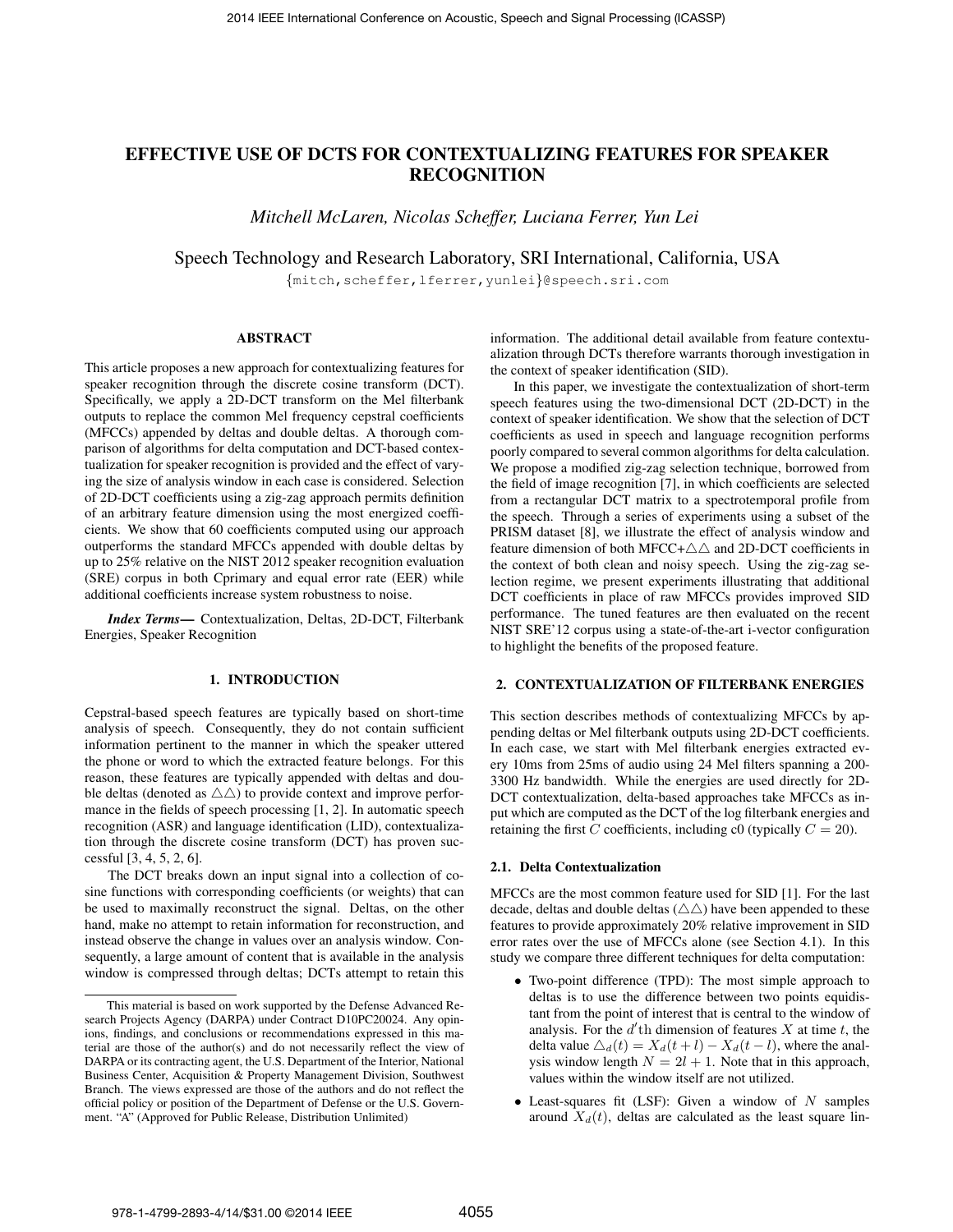ear fit to the samples. In practice this is done by convolving the samples with a linear impulse response from  $-l$  to  $+l$ .

• Filter (FILT): Deltas are calculated as the output of the signal processed by a filter defined by the window [-0.25, -0.5, -0.25, 0, 0.25, 0.5, 0.25]. Here, the length of the analysis window  $N = 7$ , and forms the approach that has used in SRI's SID and LID systems for the past decade. Increasing the length of the analysis window involves inserting zeros at the center point of the window.

Note that each of these techniques can be expressed as different transfer functions of a time-domain filter. Once computing deltas of an input signal, double deltas can be computed through reapplication of the same delta technique to the signal composed by the deltas. A comparison of these techniques and their sensitivity to the size of analysis window is given in Section 4.1.

#### 2.2. 2D-DCT Contextualization

The use of DCTs for contextualization (that is, across time instead of across frequencies as done for MFCCs) is commonplace in the field of speech recognition [3, 5, 6] and has shown to be effective for LID [4]. Recent advances in noise-robust speech activity detection (SAD) and LID have highlighted the benefits of using modulation features computed via the DCT over the use of deltas and shifted delta cepstrum [9, 2]. These studies extract coefficients from a DCT matrix computed over a window of frames from short-term features such as MFCCs. We note that the 2D-DCT matrix of log Mel filterbank energies is equivalent to taking the DCT of MFCCs over a window of frames if all cepstral coefficients are selected from the filter bank. The challenge is then to select the most useful elements from the DCT matrix of coefficients for the purpose of SID.

In our recent work on noise-robust LID [2], a DCT matrix was computed from 7-dimensional MFCCs over  $N = 41$  frames, thus encompassing a larger context than required for SID. The first row corresponding to the average of MFCCs was discarded and rows 1–9 were appended to the MFCC feature that was central to the analysis window. We replicate this DCT selection strategy for SID, however, due to a greater number of coefficients in SID (20 as opposed to 7 for LID), we restrict coefficients to rows 1 and 2 so as to produce 40 dimensions to be appended to the MFCCs, thus being comparable in dimensionality to deltas and double deltas. This rectangular parsing strategy is termed 'MFCC+DCTrec' for this study.

The sub-rectangle of coefficients selected via DCTrec places more emphasis on the frequency axis as opposed to time, where coefficients are less robustly estimated as the corresponding frequency increases. Desired is a selection strategy that captures a robust spectrotemporal profile from speech. Selecting the more robustly estimated DCT coefficients from the low-frequency bands is one means of accomplishing this. To this end, we borrow the technique of zigzag selection from the related field of image processing [7], where it facilitates entropy encoding. In face recognition, the use of 2D-DCTs and the zig-zag parsing strategy is commonplace for GMMand HMM-based recognition systems where coefficients are selected from square blocks of pixels values [10, 11]. We adapted this parsing strategy to accommodate a *rectangular* DCT matrix, which is dependent on the both the number of filter banks and analysis frames computed from speech frames. The devised selection strategy first constructs an outer product matrix of vectors  $F = \left[\frac{f}{f}, \frac{f-1}{f}, \dots, \frac{2}{f}, \frac{1}{f}\right]$ and  $W = \left[\frac{w}{w}, \frac{w-1}{w}, \dots, \frac{2}{w}, \frac{1}{w}\right]$  where f is the number of filterbanks and  $w = N - 1$  is the size of the analysis window after removing the first row of the 2D-DCT which represents the mean over

| 24 Filterbanks (f=24) |  |  |               |      |  |  |                                                                  |  |  |      |      |      |      |      |      |      |  |  |  |                                                                                                                         |  |
|-----------------------|--|--|---------------|------|--|--|------------------------------------------------------------------|--|--|------|------|------|------|------|------|------|--|--|--|-------------------------------------------------------------------------------------------------------------------------|--|
|                       |  |  |               |      |  |  |                                                                  |  |  |      |      |      |      |      |      |      |  |  |  |                                                                                                                         |  |
|                       |  |  |               |      |  |  |                                                                  |  |  |      |      |      |      |      |      |      |  |  |  | 1.00 0.96 0.92 0.88 0.83 0.79 0.75 0.71 0.67 0.63 0.58 0.54 0.50 0.46 0.42 0.38 0.33 0.29 0.25 0.21 0.17 0.13 0.08 0.04 |  |
| ú=v)                  |  |  |               |      |  |  |                                                                  |  |  |      |      |      |      |      |      |      |  |  |  | 0.93 0.89 0.85 0.81 0.77 0.74 0.70 0.66 0.62 0.58 0.54 0.50 0.46 0.43 0.39 0.35 0.31 0.27 0.23 0.19 0.15 0.12 0.08 0.04 |  |
|                       |  |  |               |      |  |  |                                                                  |  |  |      |      |      |      |      |      |      |  |  |  | 0.86 0.82 0.79 0.75 0.71 0.68 0.64 0.61 0.57 0.54 0.50 0.46 0.43 0.39 0.36 0.32 0.29 0.25 0.21 0.18 0.14 0.11 0.07 0.04 |  |
| Window<br>Analysis    |  |  |               |      |  |  |                                                                  |  |  |      |      |      |      |      |      |      |  |  |  | 0.79 0.75 0.72 0.69 0.65 0.62 0.59 0.56 0.52 0.49 0.46 0.43 0.39 0.36 0.33 0.29 0.26 0.23 0.20 0.16 0.13 0.10 0.07 0.03 |  |
|                       |  |  |               |      |  |  |                                                                  |  |  |      |      |      |      |      |      |      |  |  |  | 0.71 0.68 0.65 0.63 0.60 0.57 0.54 0.51 0.48 0.45 0.42 0.39 0.36 0.33 0.30 0.27 0.24 0.21 0.18 0.15 0.12 0.09 0.06 0.03 |  |
|                       |  |  |               |      |  |  |                                                                  |  |  |      |      |      |      |      |      |      |  |  |  | 0.64 0.62 0.59 0.56 0.54 0.51 0.48 0.46 0.43 0.40 0.38 0.35 0.32 0.29 0.27 0.24 0.21 0.19 0.16 0.13 0.11 0.08 0.05 0.03 |  |
|                       |  |  |               |      |  |  |                                                                  |  |  |      |      |      |      |      |      |      |  |  |  | 0.57 0.55 0.52 0.50 0.48 0.45 0.43 0.40 0.38 0.36 0.33 0.31 0.29 0.26 0.24 0.21 0.19 0.17 0.14 0.12 0.10 0.07 0.05 0.02 |  |
|                       |  |  |               |      |  |  |                                                                  |  |  |      |      |      |      |      |      |      |  |  |  | 0.50 0.48 0.46 0.44 0.42 0.40 0.38 0.35 0.33 0.31 0.29 0.27 0.25 0.23 0.21 0.19 0.17 0.15 0.13 0.10 0.08 0.06 0.04 0.02 |  |
| c                     |  |  |               |      |  |  |                                                                  |  |  |      |      |      |      |      |      |      |  |  |  | 0.43 0.41 0.39 0.38 0.36 0.34 0.32 0.30 0.29 0.27 0.25 0.23 0.21 0.20 0.18 0.16 0.14 0.13 0.11 0.09 0.07 0.05 0.04 0.02 |  |
| $\mathbf{v}$<br>نة    |  |  |               |      |  |  |                                                                  |  |  |      |      |      |      |      |      |      |  |  |  | 0.36 0.34 0.33 0.31 0.30 0.28 0.27 0.25 0.24 0.22 0.21 0.19 0.18 0.16 0.15 0.13 0.12 0.10 0.09 0.07 0.06 0.04 0.03 0.01 |  |
| Fram                  |  |  |               |      |  |  |                                                                  |  |  |      |      |      |      |      |      |      |  |  |  | 0.29 0.27 0.26 0.25 0.24 0.23 0.21 0.20 0.19 0.18 0.17 0.15 0.14 0.13 0.12 0.11 0.10 0.08 0.07 0.06 0.05 0.04 0.02 0.01 |  |
| m                     |  |  | $0.20$ $0.19$ |      |  |  | 0.18 0.17 0.16 0.15 0.14 0.13 0.13 0.12 0.11 0.10 0.09 0.08 0.07 |  |  |      |      |      |      |      |      |      |  |  |  | 0.06 0.05 0.04 0.04 0.03 0.02 0.01                                                                                      |  |
| e                     |  |  |               |      |  |  |                                                                  |  |  |      |      |      |      |      |      |      |  |  |  | 0.14 0.14 0.13 0.13 0.12 0.11 0.11 0.10 0.10 0.09 0.08 0.08 0.07 0.07 0.06 0.05 0.05 0.04 0.04 0.03 0.02 0.02 0.01 0.01 |  |
|                       |  |  | 0.07          | 0.06 |  |  | 0.06 0.06 0.05 0.05 0.05                                         |  |  | 0.04 | 0.04 | 0.04 | 0.04 | 0.03 | 0.03 | 0.03 |  |  |  | $0.02$ $0.02$ $0.02$ $0.01$ $0.01$ $0.01$ $0.01$ $0.00$                                                                 |  |

Fig. 1. Dark blocks indicate coordinates of the 60 2D-DCT coefficients selected based on the devised zig-zag parsing strategy after skipping the first row.

the analysis window (the inclusion of which was found to reduce SID performance). The coordinates of the  $C$  highest values in the outer product matrix are then used to select the 2D-DCT coefficients for use in SID. Figure 1 provides an example of the coefficients selected when  $C = 60$ . While not explored in this work, it is worth noting that the ratio of the number of filterbanks and the number of frames in the window will alter the parsing and this warrants future exploration. DCTs selected using this technique will be referred to as  $DCT_{zz}$ . Section 4.2 compares the use of appending  $DCT_{zz}$  coefficients to MFCC features versus their use as a standalone feature.

## 3. EXPERIMENTAL PROTOCOL AND SYSTEM CONFIGURATION

Two main protocols and system configuration combinations were used in this study. Both use simple GMM-based speech activity detection as defined in [12] and an i-vector/probabilistic linear discriminant analysis (PLDA) framework [13, 14].

Simplified PRISM: For the purpose of tuning, a small-scale, gender-independent system [15] was used. This system based on the PRISM protocols [8]. A diagonal covariance universal background model (UBM) with 512 Gaussian components was trained using a subset of 3220 samples from the original PRISM training list while the 400-dimensional i-vector subspace was trained using 6440 samples. Evaluation was performed on both non-degraded audio (sre10) lists and noisy (noi) lists to evaluate any trade-off between clean speech performance and noise-robustness during feature tuning. For rapid evaluation turnaround, only a subset of clean trials were used consisting of 14080 target and 688125 impostor trials from 2483 single-segment models and 3824 test segments. Performance is reported in terms of equal error rate (EER) and the minimum decision cost function (DCF) defined in the SRE'08 evaluation protocol [16].

Full SRE'12 System: A gender-dependent system was trained based on the protocols used in the development of our SRE'12 submission [12] in order to evaluate the tuned features. The number UBM components increased to 2048 and was trained using a subset of 8000 clean speech samples; the i-vector subspace was trained using 51224 samples from which 600D i-vectors were extracted. PLDA and 300-dimensional LDA for i-vector reduction was trained using using a similar extended dataset of 62277 samples (26k of which were re-noised). Evaluation was performed on female trials of the five conditions defined by NIST based on the extended protocol with performance reported in terms of Cprimary [17] and EER.

#### 4. RESULTS

The techniques for delta calculation detailed in Section 2.1 are first compared across varying analysis window sizes. The use of 2D-DCT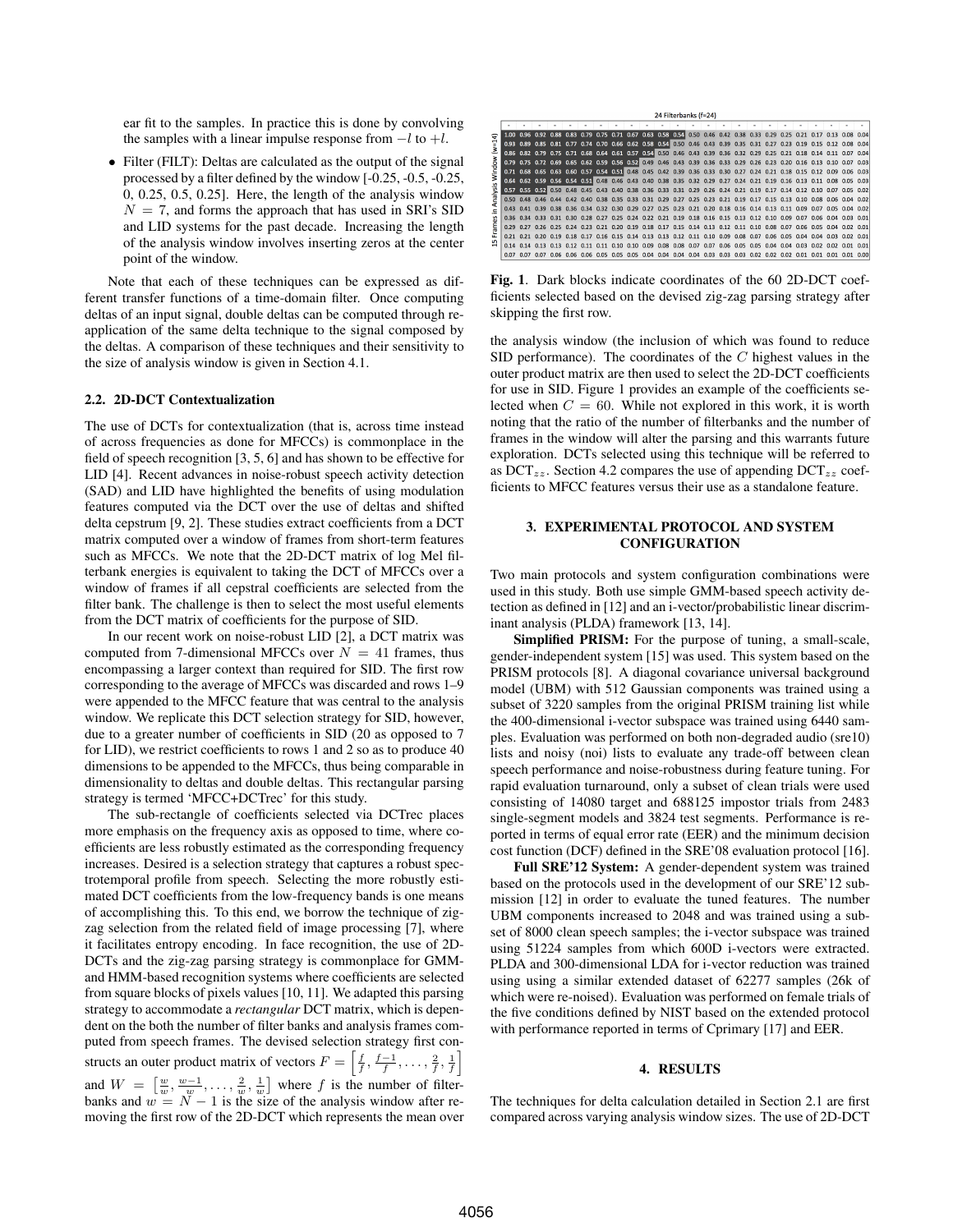

Fig. 2. Analyzing three delta calculation algorithms on the subset of clean and noisy PRISM data (solid and dashed lines respectively) with various analysis window sizes using 20D MFCCs+ $\triangle \triangle$ .

coefficients to replace delta-based contextualization is then evaluated along with their associated benefits over MFCCs.

#### 4.1. Evaluating Delta Contextualization

This section compares different algorithms for delta calculation across different sizes of analysis window using MFCCs appended with  $\triangle \triangle$ . The motivation for this comparison is documentation of the parameter tuning of this process in the context of the modern i-vector/PLDA speaker recognition framework, and for a fair comparison to the proposed use of 2D-DCT coefficients. Figure 2 plots the EER obtained on the PRISM protocol from these experiments.

The baseline system without contextualization (i.e., 20D raw MFCCs) offers an EER of 10.4% and 9.2% in the clean and noisy conditions respectively<sup>1</sup>. All results in Figure 2 surpass these to varying degrees. The three methods of delta calculation are comparable in clean conditions, similarly varying with the size of analysis window. At windows beyond 9 frames, TPD tended to reduce performance compared to LSF and FILT. More variation between techniques were observed in the noisy speech trials, in which FILT deltas offered the best performance with an analysis window of 7 frames. TPD was the poorest choice for noise robustness while LSF was comparable to FILT at larger window sizes. Use of FILT with an analysis window of 9 frames offered the greatest average relative improvement of 20% over the baseline MFCC system, when averaged for clean and noisy conditions, and will be used for delta-based contextualization for the remainder of this study.

## 4.2. Evaluating 2D-DCT Contextualization

Experiments in this section evaluate the use of several contextualization techniques based on the 2D-DCT matrix of log Mel filterbank energies in place of  $\triangle \triangle$  computation. The three techniques evaluated are 40-dimensional MFCC+DCT<sub>rec</sub> and MFCC+DCT<sub>zz</sub> in which coefficients are appended to 20D MFCC features, and 60 dimensional DCT<sub>zz</sub> coefficients extracted directly from the log Mel filterbank outputs without raw MFCCs. Results across various analysis window sizes are given in Figure 3.

Figure 3 illustrates that the proposed  $DCT_{zz}$  features provided the best performance in both clean and noisy conditions. The improvement of  $DCT_{zz}$  coefficients over coefficients appended to



Fig. 3. Comparing DCT contextualization with and without MFCCs using various analysis window sizes on the subset of clean and noisy PRISM data with 60-dimensional features.

MFCC was more evident in the case of noisy speech. Interestingly, appending 2D-DCT coefficients to MFCCs provided little if any improvement over the baseline MFCCs in noisy conditions. The optimal window size for clean speech was between 15 and 21; noisy trials showed less sensitivity to a window size of less than 21. The best average improvement of 16% over the baseline system was found using a window size of 15 for the 2D-DCT matrix. This is comparable to the optimal context of deltas when considering that the optimal delta window of 9 is equivalent to 17 when taking into account the total number of frames needed to append double deltas.

Figures 2 and 3 show that both deltas and DCT contextualization offer the same trend of preference for larger analysis windows for clean speech and smaller windows for noisy speech. Performance on noisy speech from delta-based contextualization in Figure 2 is considerably better than the DCT-based techniques. Results in these figures are based on a fixed dimensionality of 60. The following section explores whether this is optimal for all techniques.

## 4.3. Coefficient Counts

When using delta techniques to contextualize MFCCs, one first has to select both the number of coefficients and the number of delta processes. In the proposed  $DCT_{zz}$  features, increasing the number of extracted coefficients relates to more information relevant to the reconstruction of the log Mel filterbank outputs from the 2D-DCT. Thus an arbitrary selection of coefficients is possible.

In this section, we vary the feature dimension from  $DCT_{zz}$  (window size 15) to observe effects on SID performance on clean and noisy data. For a thorough comparison, raw MFCCs along with different delta contextualizations are evaluated including triple deltas  $(\triangle, \triangle \triangle, \triangle \triangle)$ . Figure 4 details the results. On clean speech in Figure 4(a), we note a general preference for lower dimensionality, with MFCC+ $\triangle$  offering the best performance with as few as 28 dimensions. The proposed DCTzz approach was comparable to triple deltas with the best operating dimensionality at 60 dimensions. In contrast to clean speech, noisy trials found that additional contextualization through double deltas was beneficial. Furthermore, Figure 4(b) illustrates a trend toward increased dimensionality. This trend was particularly the case for the DCTzz with as many as 110 dimensions providing best performance for this feature compared to 48 for MFCC+ $\triangle\triangle$ . Both MFCC+ $\triangle\triangle$  and DCTzz illustrated improved noise-robustness with a feature dimension beyond the optimal for clean speech.

The use of 60 coefficients provided the best clean speech performance from DCTzz coefficients and 42 dimensions from

<sup>&</sup>lt;sup>1</sup>Noisy trials are based on re-noised (and some clean) microphone segments attributing to the apparent performance gain over clean segments in which miscalibration between tel and int segments exists.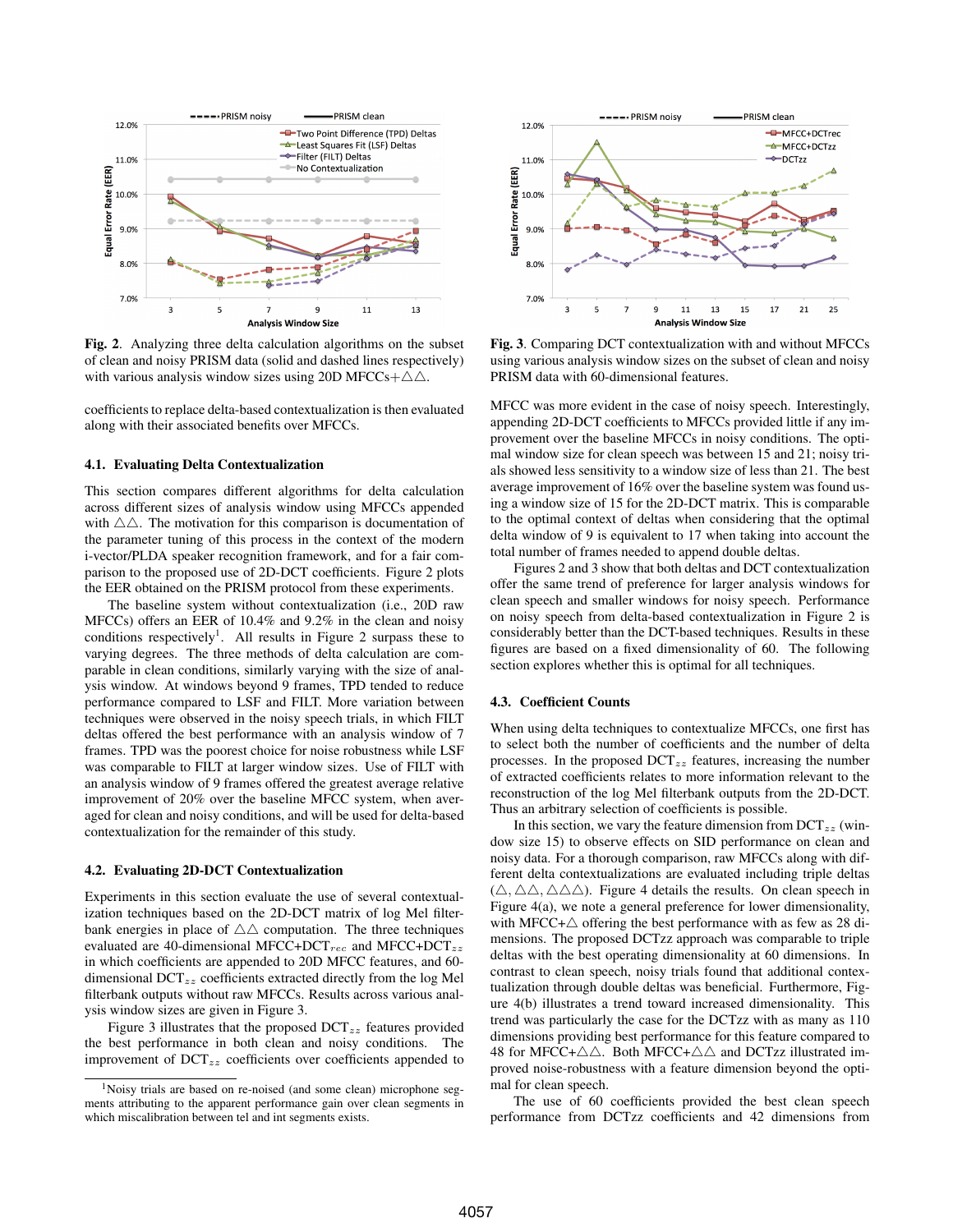

Fig. 4. Performance of delta and 2D-DCT contextualizations as the feature dimension varies on subset of clean and noisy PRISM data.



Fig. 5. Performance on conditions c1–5 of SRE'12 female trials using MFCC+ $\triangle\triangle$ , and 2D-DCT coefficients with different dimensions.

 $MFCC+\triangle\triangle$ . In contrast, noisy speech trials found benefit from the use of more coefficients: 60 dimensions for MFCC+ $\triangle \triangle$  and 110 for DCTzz. The following section aims to determine the extent to which this sensitivity to dimensions exists on a large system.

## 4.4. NIST SRE'12 Evaluation

This section aims to determine whether the tuned analysis window and coefficient counts generalized<sup>2</sup> to the evaluation of the SRE'12 dataset on a large scale system as defined in Section 3. Figure 5 details results using the best delta and DCT configurations (MFCC+ $\triangle\triangle$  and DCTzz, respectively) with feature dimensionality tuned on both clean and noisy speech.

Comparing 14D and 20D MFCC+ $\triangle \triangle$  performance indicates that the additional raw features provided no additional robustness to noise, as anticipated based on findings in Section 4.3. This does, however, reflect the findings of [18]. The same observation can be made for the proposed DCTzz coefficients for which 110D coefficients did not improve on 60D for the noisy conditions, however the DCTzz system appears to be less sensitive to the number of coefficients than MFCC+ $\triangle \triangle$ . In contrast to the small development corpus used in previous sections, 60 DCTzz coefficients provided a significant 25% relative improvement in Cprimary and EER for clean telephone speech over the same dimensionality MFCC+ $\triangle\triangle$ . Similarly, Cprimary improvements in renoised (c4) and noisy (c5) telephone speech were 15% and 21%, respectively. Clean and noisy microphone trials were, however, comparable between MFCC+ $\triangle\triangle$ 

and DCTzz with 60-dimensional features. When comparing both features tuned on clean speech, 42-dimensional MFCC+ $\triangle\triangle$  offered some improvement over DCTzz of 60 dimensions for microphone trials in terms of Cprimary. The proposed approach, however, maintained Cprimary improvements of 9-14% relative to MFCC+ $\triangle\triangle$  on telephone speech.

Two unexpected trends were observed in the above results: reduced MFCC+ $\triangle\triangle$  dimensionality improved almost every condition of SRE'12 over the state-of-the-art 60-dimensional configuration and additional coefficients did not improve noise-robustness as anticipated based on feature tuning results. One hypothesis for these findings is the additional use of re-noised data in the PLDA and LDA models of the large system which has been shown to provide improved noise-robustness from 60-dimensional features [12]. Future research will determine the strength of this hypothesis.

## 5. CONCLUSIONS

We proposed the use of 2D-DCT coefficients from log Mel filterbank outputs to replace the widespread use of MFCCs with appended deltas and double deltas. Based on the success of DCTs for contextualization in speech processing and a coefficient selection scheme to capture information attaining to spectrotemporal profiles, the proposed 2D-DCT approach provided considerable improvements over the state-of-the-art MFCC+ $\triangle\triangle$  system on clean and noisy telephone speech with 60 dimensions in the context of the recent NIST SRE'12 dataset. The proposed features exhibited less sensitivity to the choice of dimensions compared to the MFCC counterpart. Future work will improve selection of coefficients with particular regard to the preference of frequency versus time from the 2D-DCT matrix.

<sup>2</sup>A term to be used lightly given the bulk of SRE'12 data exists in the PRISM set, however the noises of SRE'12 when not observed during tuning.